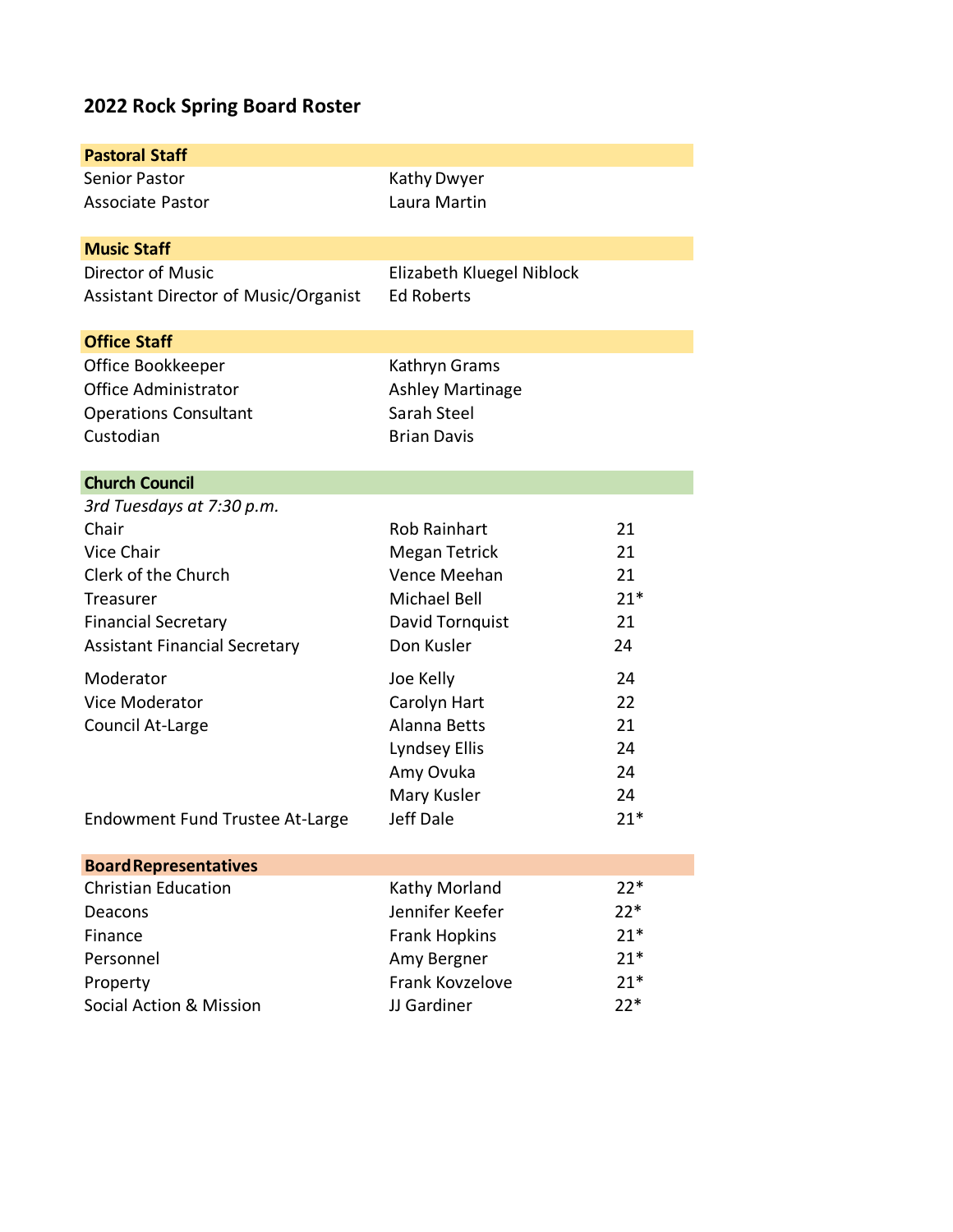| <b>Board of Christian Education</b> |                         |       |
|-------------------------------------|-------------------------|-------|
| <b>Meets Quarterly</b>              |                         |       |
| Chair                               | Katie Hopkins           | $22*$ |
|                                     | Kathy Morland           | 22    |
|                                     | Laura Yeo               | $22*$ |
|                                     | Gail Burnaford          | 23    |
|                                     | Susan Alverson          | 22    |
|                                     | Todd Kohr               | $22*$ |
|                                     | <b>Catherine Maness</b> | 22    |
|                                     | Kathleen Moore          | 22    |
|                                     | Julie Nolan             | $22*$ |

#### **Board of Deacons**

*Meets 5 times/year* Co-Chair Co-Chair

| Susan Limberg          | $21*$ |
|------------------------|-------|
| Jen Keefer             | $21*$ |
| Judy Johnson           | $21*$ |
| Karin Croft            | $21*$ |
| Angela Manning         | $21*$ |
| Don Manning            | $21*$ |
| Will Martyn            | $21*$ |
| Lynn Miller            | $21*$ |
| <b>Stacie Northrup</b> | $21*$ |
| Diane Maxwell          | 22    |
| Jean Webb              | $21*$ |
| <b>Betsey Wildhack</b> | $21*$ |
| Amanda Roman           | 22    |
| Laura Martin, Staff    |       |
| Kathy Dwyer, Staff     |       |

#### **Finance Board**

| 2nd Tuesdays at 7:30 p.m. |                      |       |
|---------------------------|----------------------|-------|
| Chair                     | <b>Frank Hopkins</b> | $22*$ |
|                           | Lucy Carlson         | $22*$ |
|                           | Steve Jones          | 22    |
|                           | Joe Kelly            | $22*$ |
|                           | Susan Nelson         | 22    |
|                           | Diane Smith          | 22    |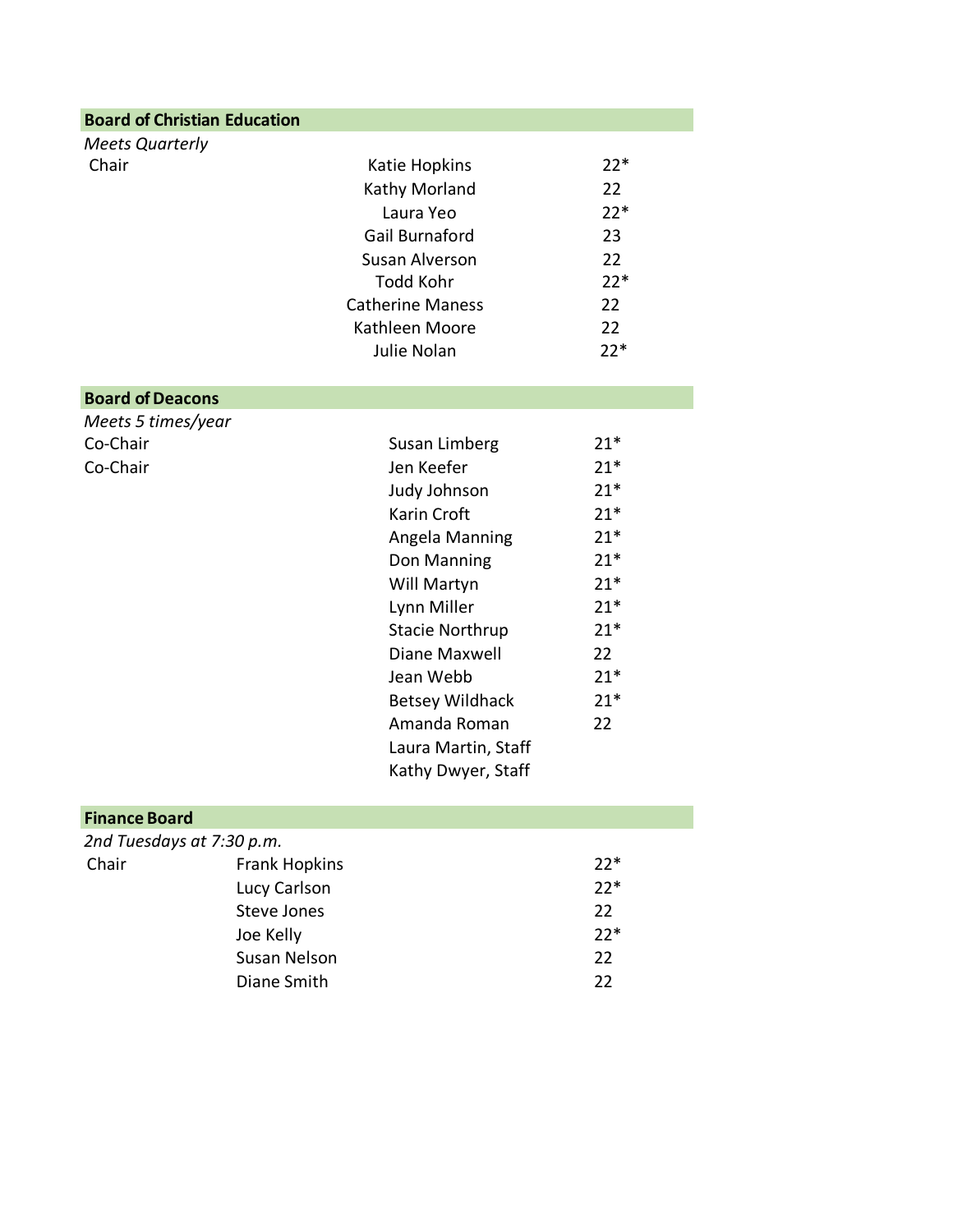| <b>Personnel Board</b>      |                    |       |
|-----------------------------|--------------------|-------|
| 3rd Wednesdays at 7:30 p.m. |                    |       |
| Chair                       | Amy Berner         | $21*$ |
|                             | Janelle Swensson   | 22    |
|                             | Jack Ebeler        | 23    |
|                             | Maja Lee           | 22    |
|                             | <b>Gail Howell</b> | 23    |
|                             | Chris Hood         | 22    |
|                             | Kathy Dwyer, staff |       |

## **Property Board**

*1st Wednesdays at 7:30 p.m.*

| Chair | Frank Kovzelove    | $22*$ |
|-------|--------------------|-------|
|       | Eric Chen          | 22    |
|       | Dean Crestinger    | $22*$ |
|       | Peter Geiger       | $22*$ |
|       | <b>Bob Johnson</b> | $22*$ |
|       | John Overholt      | $22*$ |
|       | Kent Withycombe    | $22*$ |
|       | Sarah Steel, staff |       |
|       | Kathy Dwyer, staff |       |

### **Social Action & Mission Board**

| Co-Chair | JJ Gardiner          | $22*$ |
|----------|----------------------|-------|
| Co-Chair | L aura Martin, staff |       |
|          | Leslie Akins         | $22*$ |
|          | Hannah Chismar       | $22*$ |
|          | Sara Dougherty-Jones | 22    |
|          | Carolyn Ebeler       | $22*$ |
|          | Jay Fellows          | $22*$ |
|          | Jerry Hartz          | $22*$ |
|          | Kaitlin Johnson      | $22*$ |
|          | Jennifer Jones       | 22    |
|          | Nathan Kane          | 22    |
|          | Wayne Limberg        | 22    |
|          | Gerri Ratliff        | 22    |